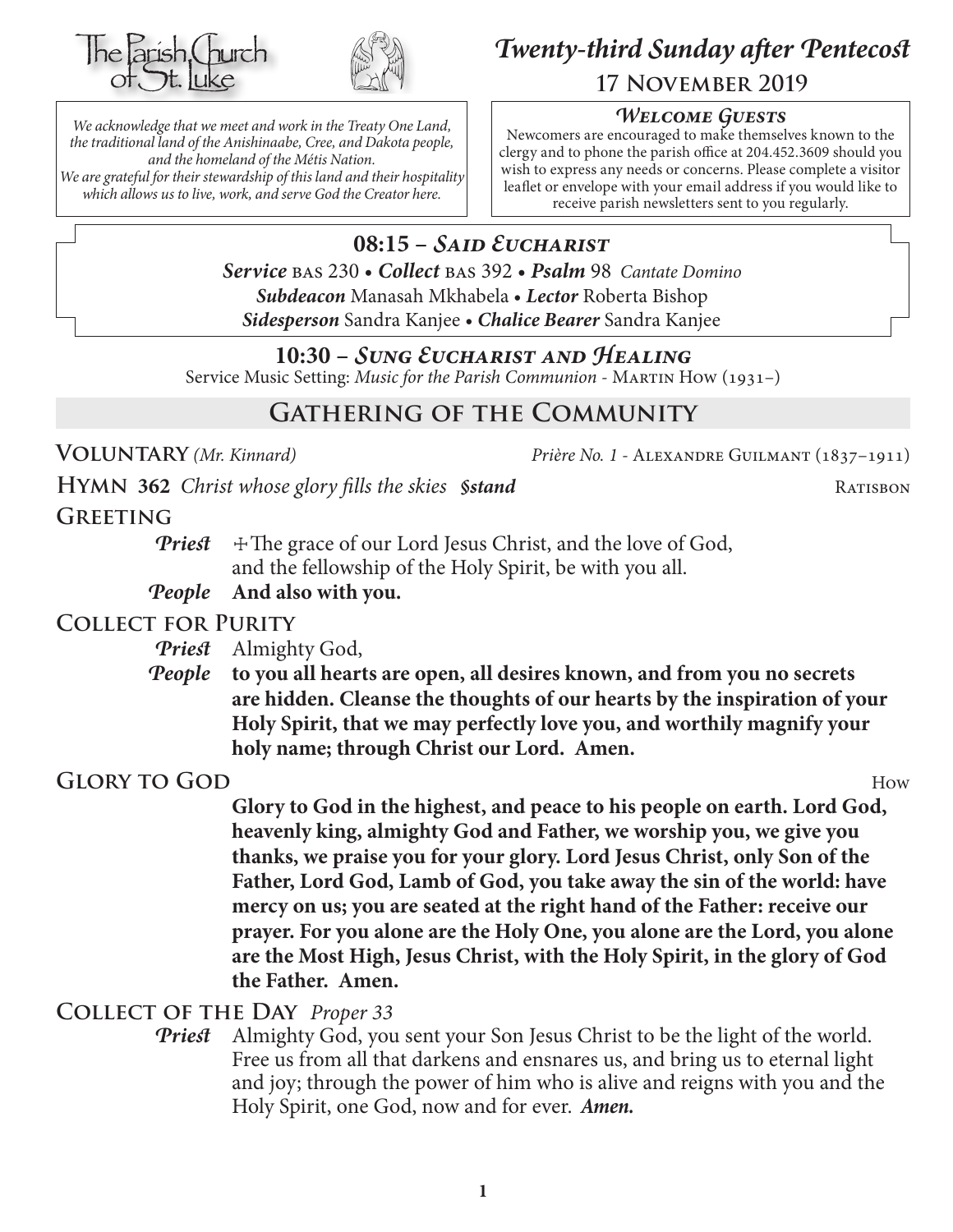## **Proclamation of the Word**

#### **First Lesson** *Isaiah 65.17–25 §sit*

*Lector* A Reading from the Book of Isaiah.

 $\Gamma_{\text{earth}}$ ; the former things shall not be remembered<br>or game to mind,  $^{18}$ Put be also and minics former or come to mind. 18But be glad and rejoice forever in what I am creating; for I am about to create Jerusalem as a joy, and its people as a delight. 19I will rejoice in Jerusalem, and delight in my people; no more shall the sound of weeping be heard in it, or the cry of distress. 20No more shall there be in it an infant that lives but a few days, or an old person who does not live out a lifetime; for one who dies at a hundred years will be considered a youth, and one who falls short of a hundred will be considered accursed. 21They shall build houses and inhabit

them; they shall plant vineyards and eat their fruit. <sup>22</sup>They shall not build and another inhabit; they shall not plant and another eat; for like the days of a tree shall the days of my people be, and my chosen shall long enjoy the work of their hands. 23They shall not labour in vain, or bear children for calamity; for they shall be offspring blessed by the Lord—and their descendants as well. 24Before they call I will answer, while they are yet speaking I will hear. 25The wolf and the lamb shall feed together, the lion shall eat straw like the ox; but the serpent—its food shall be dust! They shall not hurt or destroy on all my holy mountain, says the Lord.

℣ The Word of the Lord. ℟ **Thanks be to God.**

#### **PSALM 98** Cantate Domino *Chant:* JOHN RANDALL (1715–1799)

- O sing unto the Lord a new song \* **for he hath done marvellous things.**<br>2 With his own right hand, and with his holy arm \* **hath he gotten** l<br>3 The Lord declared his salvation \* **his righteousness hath he openly s** 2 With his own right hand, and with his holy arm **\* hath he gotten himself the victory.**
- 3 The Lord declared his salvation **\* his righteousness hath he openly shewed in the sight of the heathen.**
- 4 He hath remembered his mercy and truth toward the house of Israel **\* and all the ends of the world have seen the salvation of our God.**
- 5 Shew yourselves joyful unto the Lord, all ye lands **\* sing, rejoice, and give thanks.**
- 6 Praise the Lord upon the harp **\* sing to the harp with a psalm of thanksgiving.**
- 7 With trumpets also and shawms **\* O shew yourselves joyful before the Lord the King.**
- 8 Let the sea make a noise, and all that therein is  $*$  **the round world, and they that dwell therein.**<br>9 Let the floods clap their hands, and let the hills be joyful together before the Lord  $*$
- 9 Let the floods clap their hands, and let the hills be joyful together before the Lord **\* for he is come to judge the earth.**
- 10 With righteousness shall he judge the world **\* and the people with equity.** ☩**Glory be to the Father, and to the Son, and to the Holy Ghost; As it was in the beginning, is now and ever shall be: world without end. Amen.**

## **Second Lesson** *2 Thessalonians 3.6–13*

*Lector* A Reading from the Second Letter of Paul to the Thessalonians.

Now we command you, beloved in the name<br>of our Lord Jesus Christ, to keep away from believers who are living in idleness and not according to the tradition that they received from us. 7 For you yourselves know how you ought to imitate us; we were not idle when we were with you, <sup>8</sup> and we did not eat anyone's bread without paying for it; but with toil and labour we worked night and day, so that we might not burden any of you. 9 This was not because we do not have that right but in order to give you an example to imitate. <sup>10</sup>For even when we were with you, we gave you this command: Anyone unwilling to work should not eat. <sup>11</sup>For we hear that some of you are living in idleness, mere busybodies, not doing any work. 12Now such persons we command and exhort in the Lord Jesus Christ to do their work quietly and to earn their own living. 13Brothers and sisters, do not be weary in doing what is right.

℣ The Word of the Lord. ℟ **Thanks be to God.**

**GRADUAL HYMN 129** *Unto the hills around do I lift up <i>Sstand* SANDON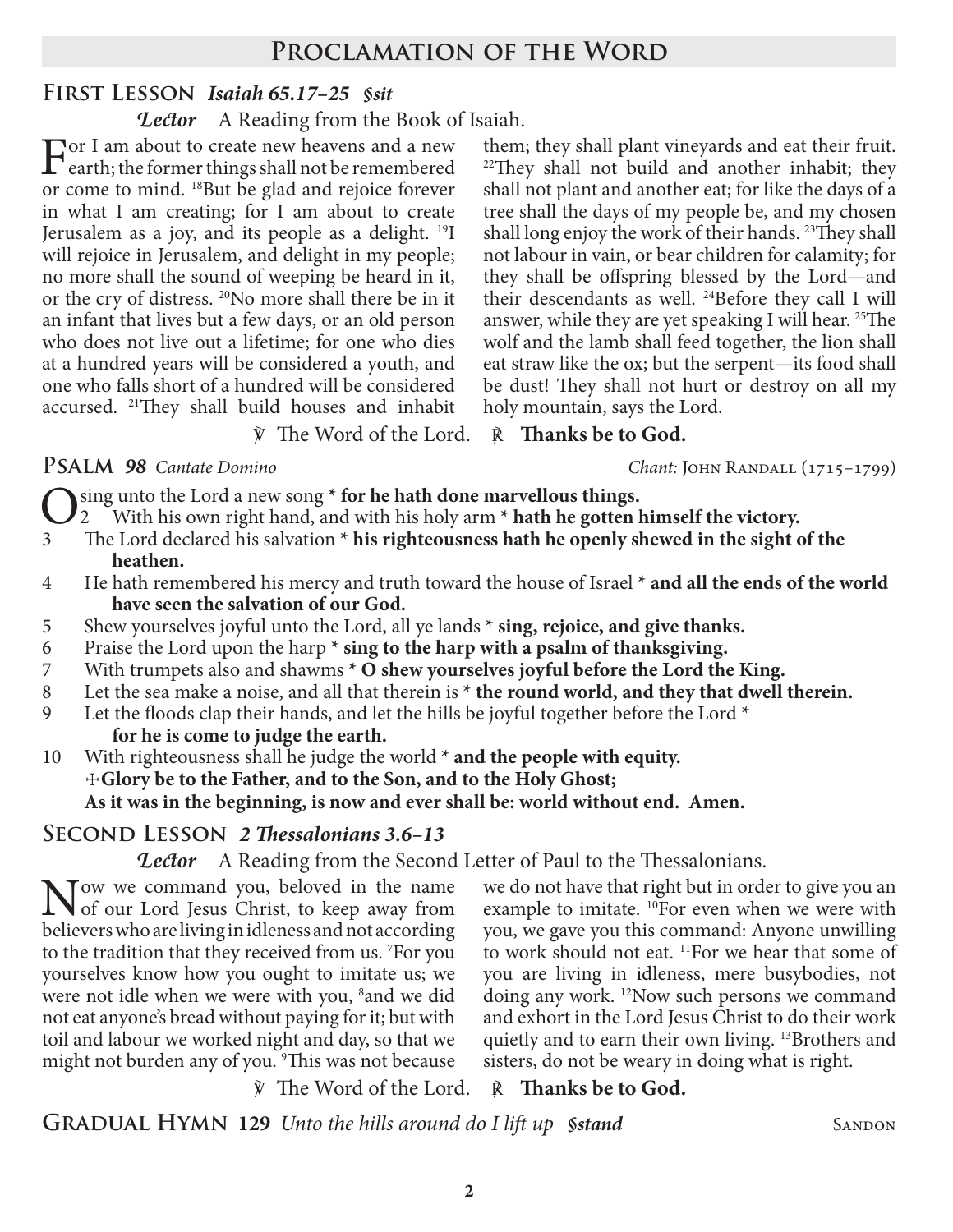#### **Gospel** *St. Luke 21.5–19 §face the Gospel Gospeler* The Lord be with you. *People* **And also with you.**

 ☩☩☩The Holy Gospel of our Lord Jesus Christ according to St. Luke. **Glory to you, Lord Jesus Christ.**

When some were speaking about the temple,<br>
and  $\pi$  if was adorned with beautiful stones and gifts dedicated to God, Jesus said, 6 "As for these things that you see, the days will come when not one stone will be left upon another; all will be thrown down." 7 They asked him, "Teacher, when will this be, and what will be the sign that this is about to take place?" 8 And he said, "Beware that you are not led astray; for many will come in my name and say, 'I am he!' and, 'The time is near!' Do not go after them. 9 When you hear of wars and insurrections, do not be terrified; for these things must take place first, but the end will not follow immediately." <sup>10</sup>Then he said to them, "Nation will rise against nation, and kingdom against kingdom; there will be great earthquakes, and in various places famines and

plagues; 11and there will be dreadful portents and great signs from heaven. 12But before all this occurs, they will arrest you and persecute you; they will hand you over to synagogues and prisons, and you will be brought before kings and governors because of my name. 13This will give you an opportunity to testify. 14So make up your minds not to prepare your defence in advance; <sup>15</sup>for I will give you words and a wisdom that none of your opponents will be able to withstand or contradict. <sup>16</sup>You will be betrayed even by parents and brothers, by relatives and friends; and they will put some of you to death. 17You will be hated by all because of my name. <sup>18</sup>But not a hair of your head will perish. 19By your endurance you will gain your souls."

℣ The Gospel of Christ. ℟ **Praise to you, Lord Jesus Christ.**

## **Homily** *§sit*

**Apostles' Creed** *§stand*

*Priest* Let us confess the faith of our baptism, as we say,

*All* **I believe in God, the Father almighty, creator of heaven and earth. I believe in Jesus Christ, his only Son, our Lord. He was conceived by the power of the Holy Spirit and born of the Virgin Mary. He suffered under Pontius Pilate, was crucified, died, and was buried. He descended to the dead. On the third day he rose again. He ascended into heaven, and is seated at the right hand of the Father. He will come again to judge the living and the dead. I believe in the Holy Spirit, the holy catholic Church, the**  communion of saints, the forgiveness of sins,  $\pm$ the resurrection of the **body, and the life everlasting. Amen.**

## **Prayers of the People** *§stand, sit, or kneel*

## **Confession and Absolution**

- *Priest* Dear friends in Christ, God is steadfast in love and infinite in mercy; he welcomes sinners and invites them to his table. Let us confess our sins, confident in God's forgiveness. Most merciful God,
- *People* **we confess that we have sinned against you in thought, word, and deed, by what we have done, and by what we have left undone. We have not loved you with our whole heart; we have not loved our neighbours as ourselves. We are truly sorry and we humbly repent. For the sake of your Son Jesus Christ, have mercy on us and forgive us, that we may delight in your will, and walk in your ways, to the glory of your name. Amen.**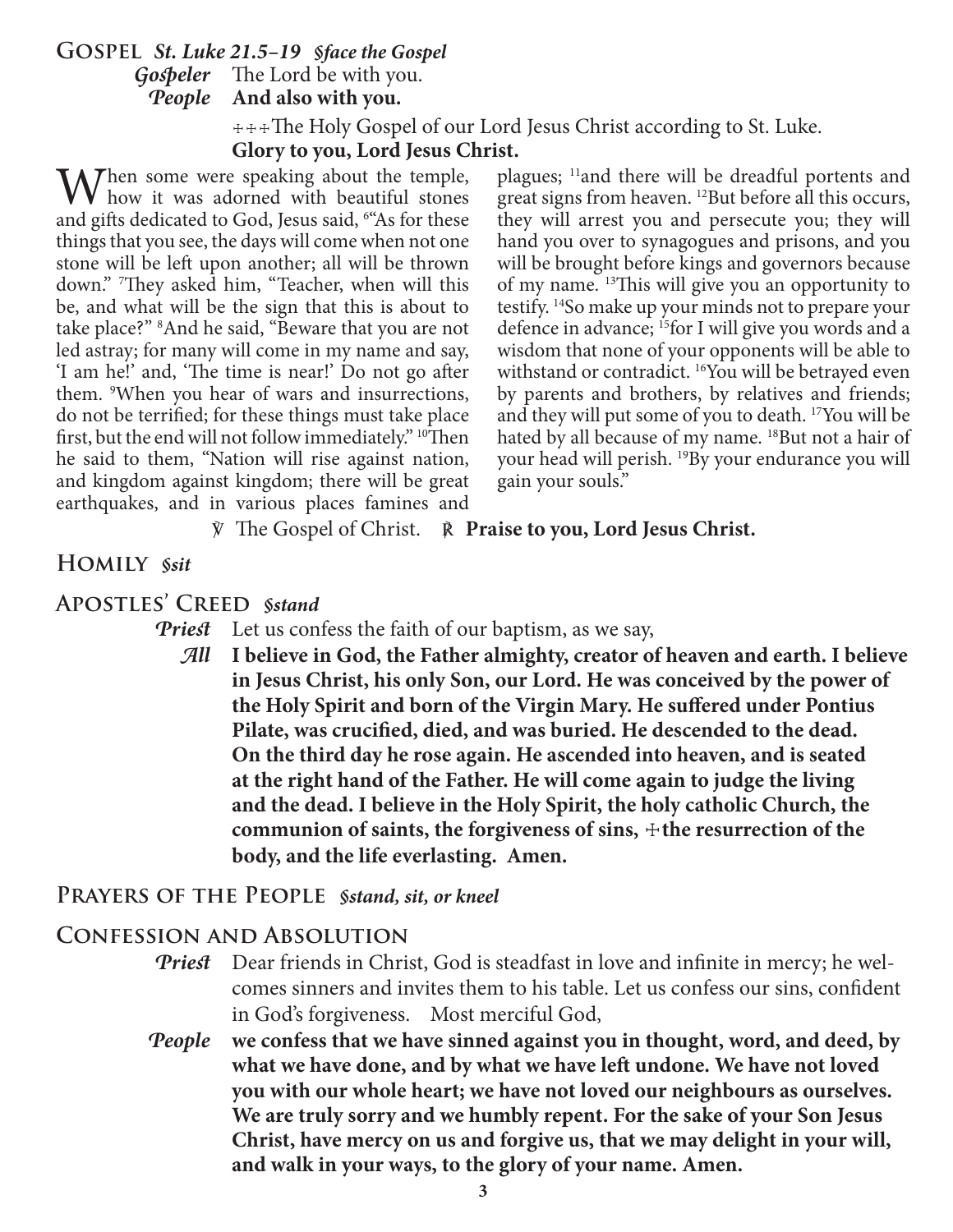*Priest*  $\div$  Almighty God have mercy upon you, pardon and deliver you from all your sins, confirm and strengthen you in all goodness, and keep you in eternal life; through Jesus Christ our Lord.*Amen.*

## **The Peace** *§stand*

*Priest* The peace of the Lord be always with you.

*All* **And also with you.**

# **Celebration of the Eucharist**

**OFFERTORY HYMN 213** *Judge eternal, throned in splendour* PICARDY (HB 332)

## **Offertory Sentence** *§remain standing*

*Priest* All things come of thee, O Lord.

## *People* **And of thine own have we given thee.**

## **Prayer over the Gifts**

*Priest* Holy God, in this eucharist we renew our baptismal covenant. Help us, through our offering this day, to renounce all things that draw us from your love. This we ask in the name of Jesus Christ our Lord. *Amen.*

## **Great Thanksgiving** *Eucharistic Prayer 5*

*Priest* The Lord be with you. *People* **And also with you.** Lift up your hearts. **We lift them to the Lord.** Let us give thanks to the Lord our God.

**It is right to give our thanks and praise.**

**Priest** We give you thanks and praise, almighty God, for the gift of a world full of wonder, and for our life which comes from you. By your power you sustain the universe.

## *People* **Glory to you for ever and ever.**

You created us to love you with all our heart, and to love each other as ourselves, but we rebel against you by the evil that we do. In Jesus, your Son, you bring healing to our world and gather us into one great family. Therefore, with all who serve you on earth and in heaven, we praise your wonderful name, as we sing,

## **SANCTUS, BENEDICTUS** How

- *All* **Holy, holy, holy Lord, God of power and might, heaven and earth are full of your glory. Hosanna in the highest.** ☩**Blessed is he who comes in the name of the Lord. Hosanna in the highest.** *§kneel or sit*
- **Priest** We give you thanks and praise, loving Father, because in sending Jesus, your Son, to us you showed us how much you love us. He cares for the poor and the hungry. He suffers with the sick and the rejected. Betrayed and forsaken, he did not strike back but overcame hatred with love. On the cross he defeated the power of sin and death. By raising him from the dead you show us the power of your love to bring new life to all your people.

## **Glory to you for ever and ever.**

On the night before he gave up his life for us, Jesus, at supper with his friends, took bread, gave thanks to you, broke it, and gave it to them, saying, "Take this, all of you, and eat it: this is my body which is given for you." After supper, Jesus took the cup of wine, said the blessing, gave it to his friends, and said, "Drink this, all of you: this is the cup of my blood, the blood of the new and eternal covenant, which is shed for you and for many, so that sins may be forgiven. Do this in memory of me."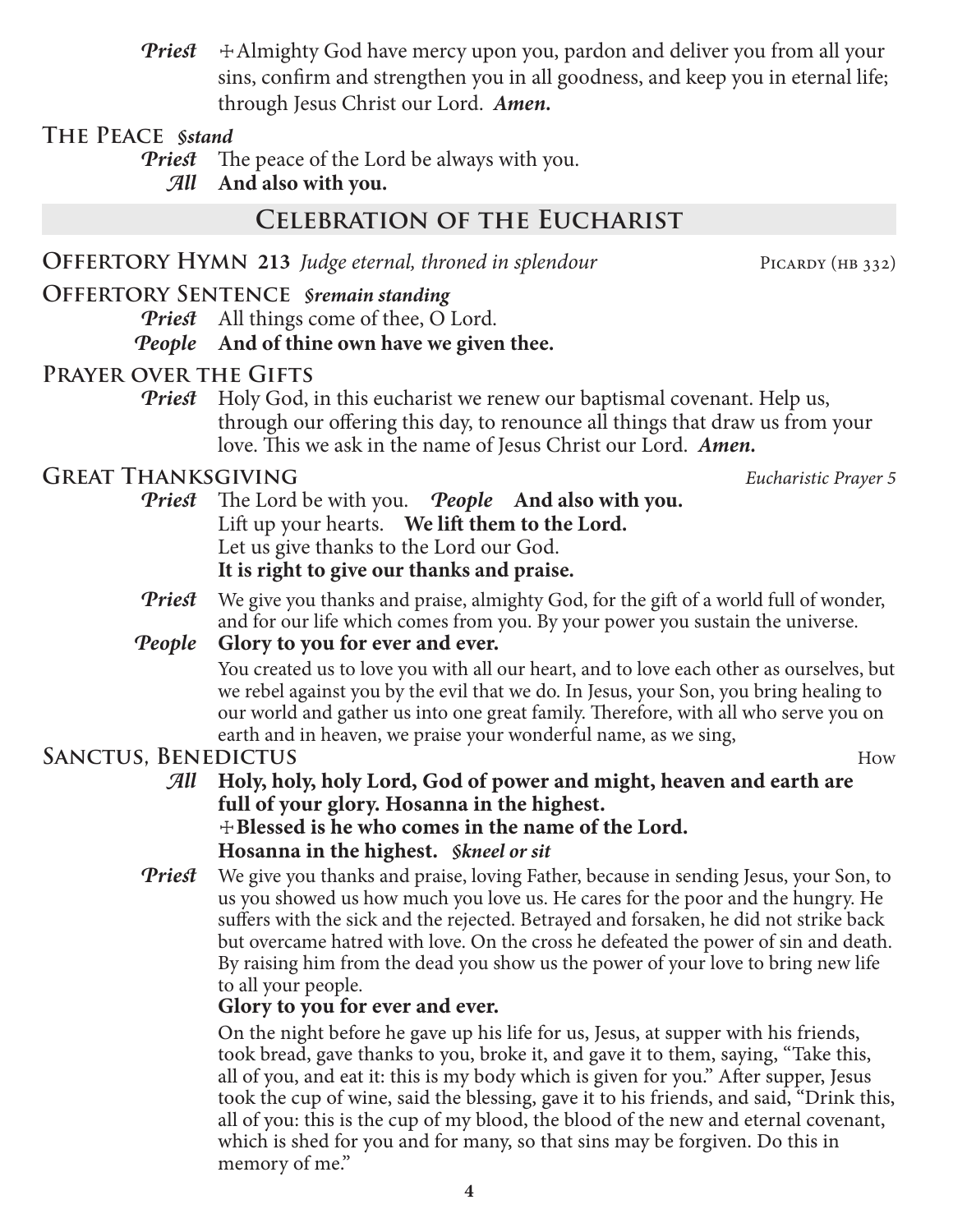## **Glory to you for ever and ever.**

Gracious God, with this bread and wine we celebrate the death and resurrection of Jesus, and we offer ourselves to you in him. Send your Holy Spirit on us and on these gifts, that we may know the presence of Jesus in the breaking of bread, and share in the life of the family of your children.

#### **Glory to you for ever and ever.**

Father, you call us to be your servants; fill us with the courage and love of Jesus, that all the world may gather in joy at the table of your kingdom. We sing your praise, almighty Father, through Jesus, our Lord, in the power of the Holy Spirit, now and for ever.

## **Glory to you for ever and ever. Amen.**

## **Lord's Prayer**

*Priest* As our Saviour taught us, let us pray,

*All* **Our Father in heaven, hallowed be your name, your kingdom come, your will be done, on earth as in heaven. Give us today our daily bread. Forgive us our sins as we forgive those who sin against us. Save us from the time of trial, and deliver us from evil. For the kingdom, the power, and the glory are yours, now and for ever. Amen.**

## **Breaking of the Bread 2**

*Priest* We break this bread to share in the body of Christ

## *All* **We, being many, are one body, for we all share in the one bread.**

**FRACTION ANTHEM** *Agnus Dei* BASIL HARWOOD (1859–1949)

## **Invitation**

*Priest* The gifts of God for the People of God. *People* **Thanks be to God.**

## **The Communion**

*During the administration of Communion and the Ablutions, the choir will sing:* HYMN 237 *We turn to you, O God of every nation* SU MEINEM HERRN ANTHEM *Blessed are the pure in heart* MALCOLM ARCHER (1952–)

## **Prayer after Communion** *§stand*

**Priest** Gracious God, in this sacrament we have shared the body and blood of Christ. May we who have been nourished by holy things bear witness to his light, and share in his eternal priesthood; for he is Lord for ever and ever. *Amen.*

## **Doxology**

*Priest* Glory to God

*All* **whose power, working in us, can do infinitely more than we can ask or imagine. Glory to God from generation to generation, in the Church and in Christ Jesus, for ever and ever. Amen.**

## **Blessing**

*Priest* The peace of God, which passeth all understanding, keep your hearts and minds in the knowledge and love of God, and of his Son Jesus Christ our Lord:  $\pm$ And the blessing of God almighty, the Father, the Son, and the Holy Spirit be amongst you and remain with you always. *Amen.*

## **Announcements** *§sit*

**HYMN** 37 To the name of our salvation *§stand* **CALC CONDUM** ORIEL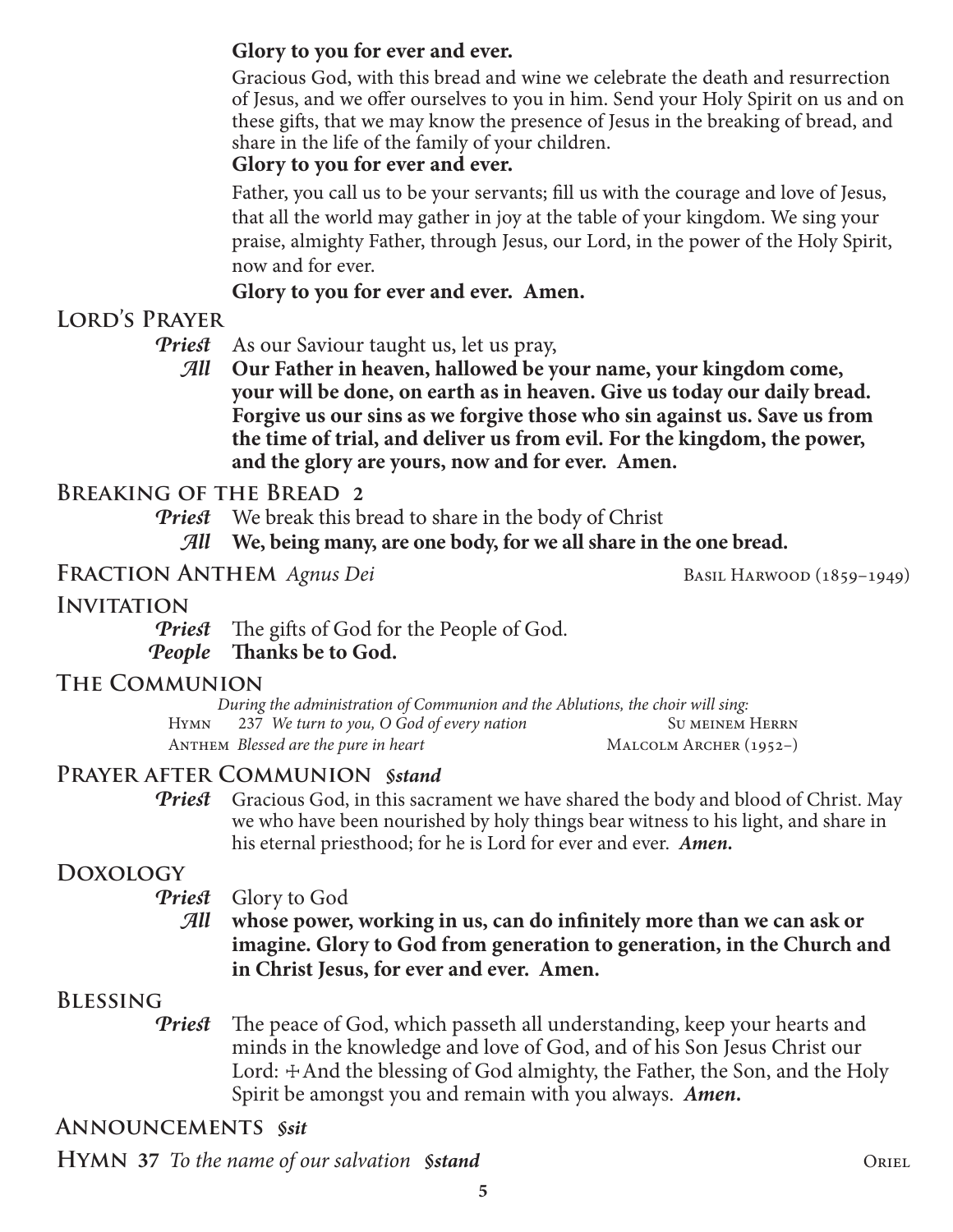**Leader** Go in peace to love and serve the Lord. *All* **Thanks be to God.**

**VOLUNTARY** (Mr. Kinnard) *Allegro moderato - W. JOHN REYNOLDS* (B.1861)

# *You are cordially invited to Church House for a quiche luncheon following the 10:30 service.*

| ASSISTING - |                                                               |
|-------------|---------------------------------------------------------------|
|             | Lectors Scott Stephen, Richard Ryland                         |
|             | <b>Chalice Bearers</b> Colin Briggs, Kris Watson              |
|             | Sidespersons Stella and Bob Douglas                           |
|             | Subdeacon Sheila Welbergen                                    |
|             | Crucifer Don Seaton                                           |
|             | <b>Acolytes</b> Alvin Morris, TBD                             |
|             | Intercessor Joanne Tapscott                                   |
|             | <b>Oblationers</b> David Owen Lucas, Susan Gandier            |
|             | <b>Counters</b> Kendall Jackson, Jennifer Schmidt             |
|             | Altar Guild Sheila Welbergen                                  |
|             | Children's Program Kendall Jackson, Monica Majur, Rohan Kiska |
|             | <b>Luncheon</b> Delicious Dishes (Proceeds: Delicious Dishes) |

If you would like your birth date or anniversary published in the pew leaflet, please contact the parish office.

*Happy Birthday*<br>Barbara Fisher 19 November Irm Irmy Friesen 21 November

# *Next Sunday:* **24 November** – *Last after Pentecost: The Reign of Christ* **08:15 -** *Said Eucharist* **• 10:30 -** *Sung Eucharist*

Jeremiah 23.1–6 • Psalm 46 *Deus noster refugium* Colossians 1.11–20 • St. Luke 23.33–43

*Forthcoming Service to note*

**Sunday 22 December -** *Fourth Sunday of Advent* **16:00 -** *Festival of Nine Lessons and Carols*

**St. Luke's is a scent-free space.**

**Please be aware that scents may cause allergic/asthmatic reactions in some of our congregants.**

**In order not to spoil the service for other members of the congregation, please silence electronic devices such as cellphones.**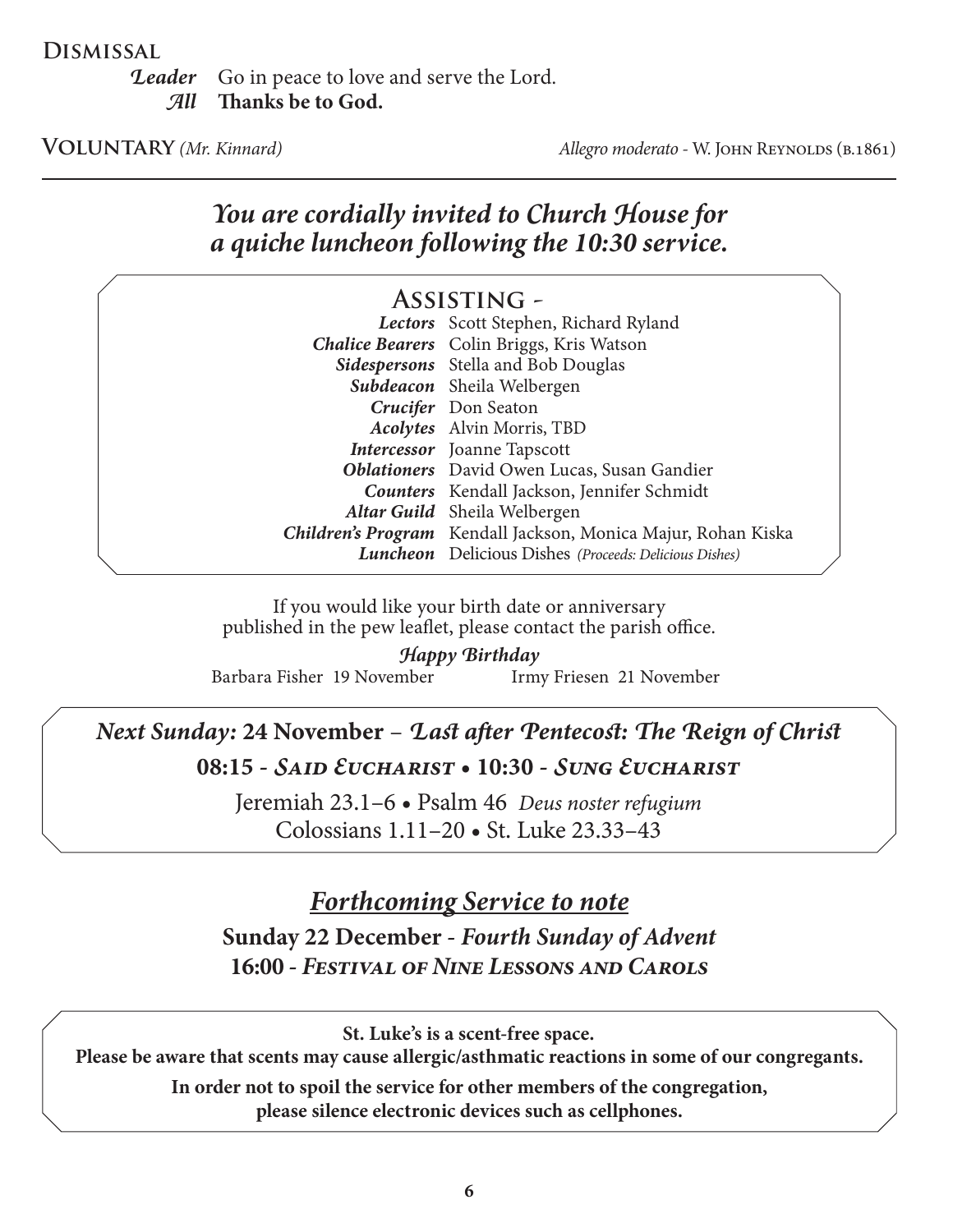## **Notices**

## *Bible Study*

**Tuesdays,** 10:00 in the boardroom. *Integrating the theological and the devotional.* Eight weeks of navigating and understanding selected psalms.

## *Hospitality Drop In*

*Volunteers* are really needed for this parish outreach ministry. Give one to two hours of your time, either weekly, or a couple of times a month to help serve food and hand out toiletries on Tuesday mornings from 07:00 to 09:00. It is a rewarding and heart-warming opportunity to work with and become friends with our guests. Please contact Barbara Calder.

## *Columbarium*

Some parishioners do not know how to access information pertaining the niches they have purchased. Any questions about this may be directed to the parish office.

#### *Canadian Church Calendars*

2020 calendars are now available for \$10.00 each. *08:15 folk:* contact Roberta Bishop *10:15 folk:* contact Anne Rennie or contact the parish office.

#### *Quiche Luncheon* **TODAY - Sunday 17 November**

Delicious Dishes will host a quiche luncheon. On the menu will be *ham and cheese*, or *roasted cauliflower with goat cheese and thyme*. Salad, bread, dessert, with tea or coffee. Cost: \$10.00 per person. Gluten-free quiche will be available. Assorted frozen 9" plate quiche will be on sale. Proceeds from the luncheon will go towards the kitchen renovations. *Please join us!*

#### *Advent Event Fund-raiser* **Sunday 1 December** -save the date!

After the 10:30 eucharist, please join us in the parish hall for an Advent Event, the proceeds going to St. Luke's Fall Appeal. There will be plenty of activities for the whole family: a light soup lunch; you'll have a chance to make Advent candles; make an evergreen bough decoration for your front door; crafts for the kids; shop for some 'new' decorations at our gently-used Christmas decorations/CDs table (donations of items to sell are welcome); sing a few of your favourite Christmas carols.

## *Giving Envelopes*

## **Available for pickup at the rear of the nave.**

If you know of a neighbour or friend who cannot attend services in the next few weeks, please arrange to pick up and deliver their envelopes.

## *Jesse Tree*

Get your knitting needles and wool out, find your patterns - *start now!*

What is it? Jesse trees are a very old Advent tradition, first started in medieval times. The first Jesse trees were large carvings, tapestries, or even stained glass windows put in churches that helped illiterate people learn about the Bible from creation to the Christmas story.

At St. Luke's we adorn the tree which is set up and adorned with warm apparel such as mittens, scarves, socks, and toques that are removed just before Christmas and given to the less fortunate.

*Your skills and compassion in donating items and placing on the Jesse tree is deeply appreciated by all involved.*

## *The Winged Ox*

The deadline for submissions to the Advent/Christmas edition is **Sunday 24 November.** Please email the Editor: <stwelbergen@shaw.ca>